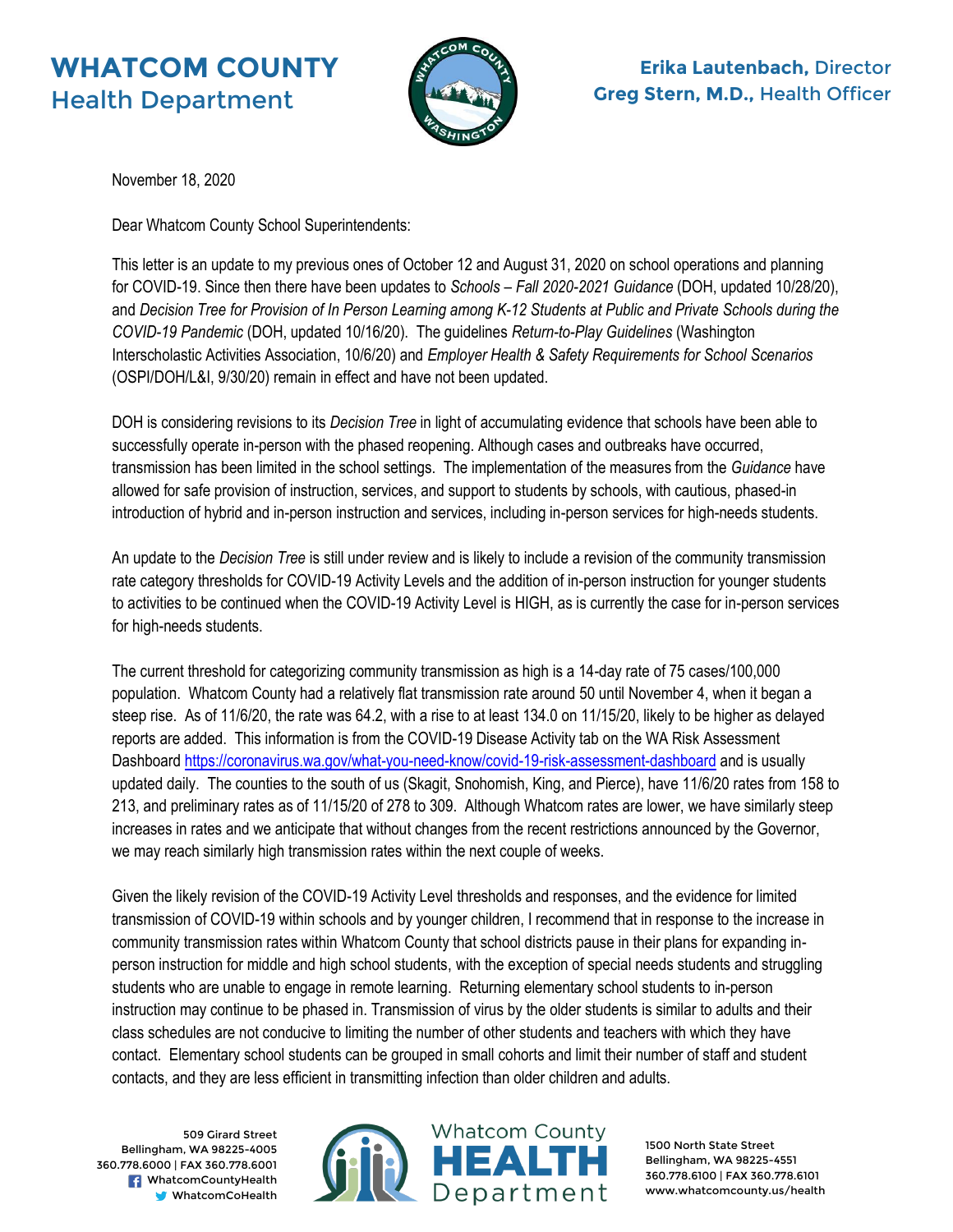To avoid disruption of school operations and families, those middle and high schools that have already opened inperson instruction or have made plans to do so this week do not have to return to remote instruction at this time. The CDC *Indicators for Dynamic School Decision-Making* has community 14-day infection rates of >200 per 100,000 as one indicator for the highest risk of transmission within schools. Until we receive an updated DOH *Decision Tree,* we will use this as a threshold for HIGH COVID-19 Activity Level. Because of the higher risk for transmission among middle and high school students, we will use a lower threshold of 100/100,000 for instituting restriction on in-person instruction for these older students. If rates are sustained above these levels for two weeks, I recommend restricting usual in-person instructional activity, while continuing in-person services only to high-need students.

As transmission of the virus occurs in the community, we anticipate that COVID-19 infections will occur among students and staff of schools. It is the effectiveness of the measures taken to suppress transmission within schools and our communities that will allow us to sustain safe operations of our schools and businesses and to avoid roll backs and restrictions on educational services. To the extent that community infection rates can be reduced by the newly announced advisories and proclamations by the Governor and through ongoing recommendations for physical distancing, use of face coverings to reduce transmission by those who are infected, minimizing size of gatherings, and hand hygiene, we can avoid further restrictions and maintain and eventually open up operations.

When infections occur it is critical to identify them early, for those who are infected to isolate themselves from others while contagious, and for their close contacts to quarantine during the time they could become infectious after exposure. Therefore, schools need to assure that students and staff who are infected or are close contacts to cases are excluded from school for the duration of their isolation or quarantine periods. This will reduce the risk of transmission at school and prevent outbreaks that could result in closures, health risks to others, and disruption of instruction for many.

School districts or private schools make the final decision about the level of their operations and assure their compliance with the Governor's Proclamation (most recently 20.09.2), OSPI/DOH/L&I requirements, and the DOH *K12 Guidance* and *Decision Tree*. Students designated as high need individuals can continue to have in-person instruction in small groups even during the High COVID-19 Activity Level. WCHD will continue to provide technical assistance to schools as they implement the requirements and recommendations for COVID-19 transmission control, and will take the lead and cooperate with schools in response to cases and outbreaks, provide case and contact investigation, support isolation of cases and quarantine of their close contacts, and provide documentation of when affected individuals can return to school. We will also determine whether classrooms or schools must close in response to outbreaks and when they may reopen. We continue to recommend a cautious, slow phased-in approach to resuming in-person learning, and recognize the challenge to providing a safe environment for the critical educational and developmental opportunities and support services that children need and that schools must provide.

Sincerely,

Stern MD

Greg Stern MD, Health Officer

Attachment: Appendix – Requirements and References re: COVID-19 and School Operations/Planning